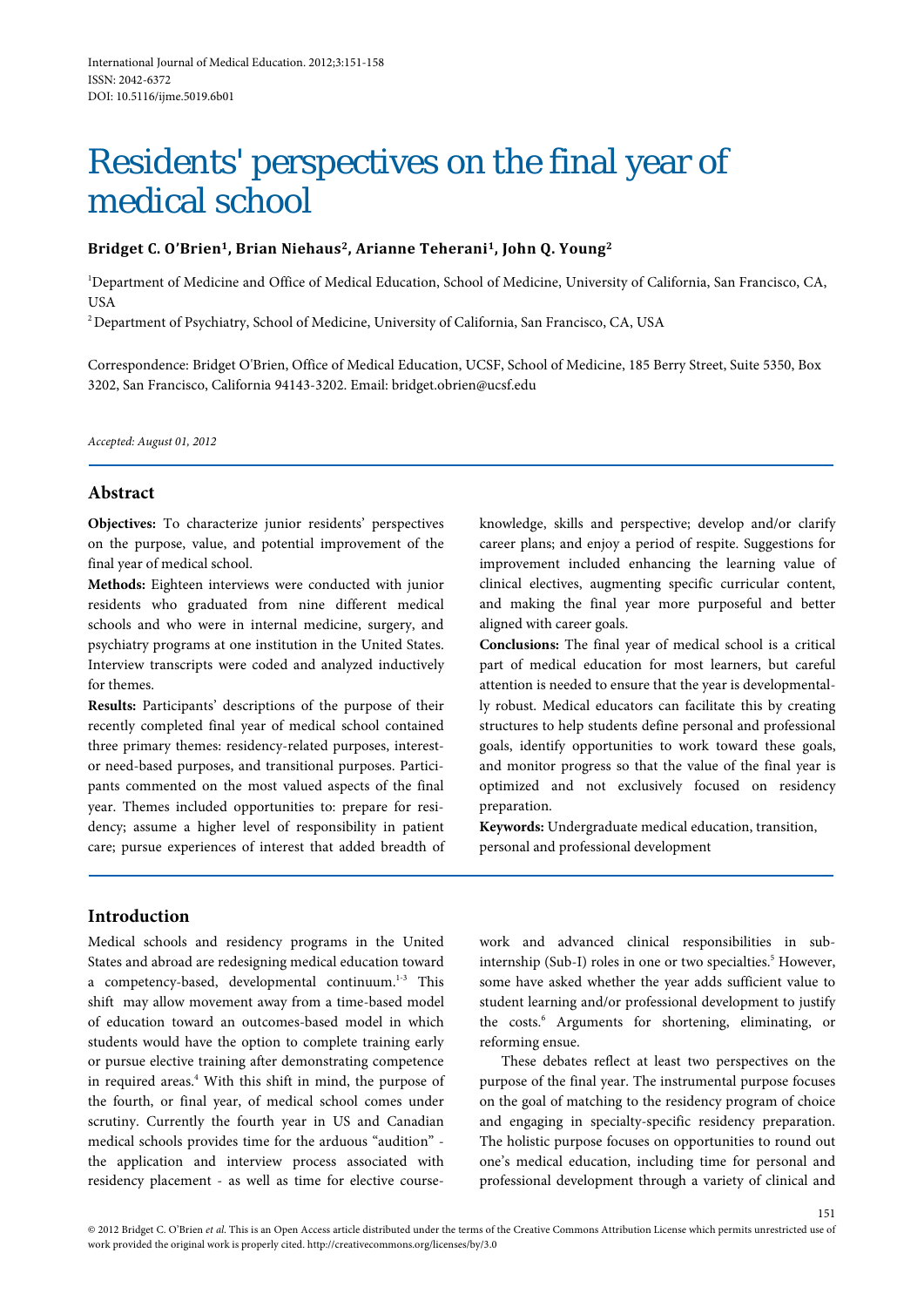non-clinical experiences. These dual purposes often play out in discussions around the relative proportion of required versus elective coursework in the final year and general versus specialized preparation for residency.<sup>7,8</sup>

New visions of medical education suggest that students in their final year of medical school ought to demonstrate competence on standardized outcomes, pursue personal learning goals through individualized processes, progress toward proficiency in an area of interest (e.g. public policy, translational research, global health, medical education) and continue professional formation.<sup>9</sup> A recent review of the literature on the fourth year highlighted gaps in the information available to guide change toward this new vision.<sup>7</sup> The perspective of junior residents, as key informants about the transition from medical school to residency, can fill one of the gaps in the literature and provide insights that educators need to enact meaningful reforms. Junior residents' perspectives can complement those of program directors and undergraduate medical educators that are already well documented in the literature. $10,11$ 

Toward this end, we formulated the research question: what are junior residents' perspectives on the purposes, perceived value, and suggestions for improvement of the final year of medical school? We then discuss these perspectives in relation to the literature and a synthetic set of principles to guide changes to the final year.

# **Methods**

#### **Approach**

We conducted a qualitative study using an inductive approach to identify themes.<sup>12,13</sup> A qualitative inductive approach was deemed appropriate to explore resident perspectives in depth with minimal a priori framing of the topic. This study was approved by the Institutional Review Board of the University of California, San Francisco (UCSF).

## **Participants and setting**

We used a purposeful sampling strategy. We selected early second-year residents because they were at a stage in their education where they could reflect on the final year of medical school, the first year of residency training, and the transition between the two. We selected three specialties (internal medicine, psychiatry, and surgery) to provide a range of procedurally and non-procedurally oriented perspectives. We purposefully sampled a combination of graduates from our own institution as well as from other institutions to provide insight to a variety of fourth year curricula. Beginning in August 2009, we invited 53 secondyear residents in internal medicine (n=28), surgery (n=14), and psychiatry (n=11) to participate. At the beginning of each interview participants received an information sheet describing the risks and benefits of participation in a research study and the voluntary nature of participation in research. Names and identifying information were removed from all interview transcripts to protect the anonymity of participants during data analysis.

#### **Instruments**

We created a semi-structured interview guide to address our research question. The semi-structured guide allowed us to ask a focused set of questions of each resident, while also allowing space for the interviewer to probe for greater depth on topics that uniquely emerged in individual interviews. To refine our interview questions we used the following sources: relevant literature, local evaluation data, focus group themes from final year students, and critical feedback from members of our institution's fourth year curricular committee. Example questions include:

- "How did you decide which rotations and experiences to include in your 4<sup>th</sup> year schedule?"
- "What do you think was the purpose of  $4<sup>th</sup>$  year for you?"
- "From your school's perspective what did you perceive as the purpose of  $4<sup>th</sup>$  year?"
- "If you were running the 4th year curriculum, what do you think the goals of fourth year should be?"
- "Are there ways in which you feel  $4<sup>th</sup>$  year contributed to your professional development? If so, please explain. If not, why not."

# **Procedures**

One author (BN) emailed invitations with up to 3 reminders to all residents, from September to November, 2009. This author (BN) conducted all interviews in person at the training site of each resident. Each interview was between 10 and 25 minutes long. Interviews were recorded and transcribed. The interviewer met with the other authors multiple times while interviews were occurring to debrief, review the interview guide and make minor modifications, and discuss emerging ideas and themes. We ended data collection in December 2009 when we exhausted the pool of volunteers.

## **Analysis**

We analyzed the interview transcripts thematically.<sup>13</sup> Three authors (BCO, BN & JQY) independently reviewed three transcripts and proposed a list of coding categories. We compared, discussed, and combined our lists into a single coding scheme, then applied the coding scheme to two additional transcripts and identified additional categories needed. Again, we met, discussed and finalized our coding scheme. Two authors coded each transcript (BCO functioned as the primary coder, BN and JQY functioned as secondary coders). This approach allowed us to bring multiple perspectives to bear on the transcripts (medical education researcher (BCO), recent medical school graduate (BN), and clinician-educator (JQY)), to discuss different interpretations, and to reach a shared understanding of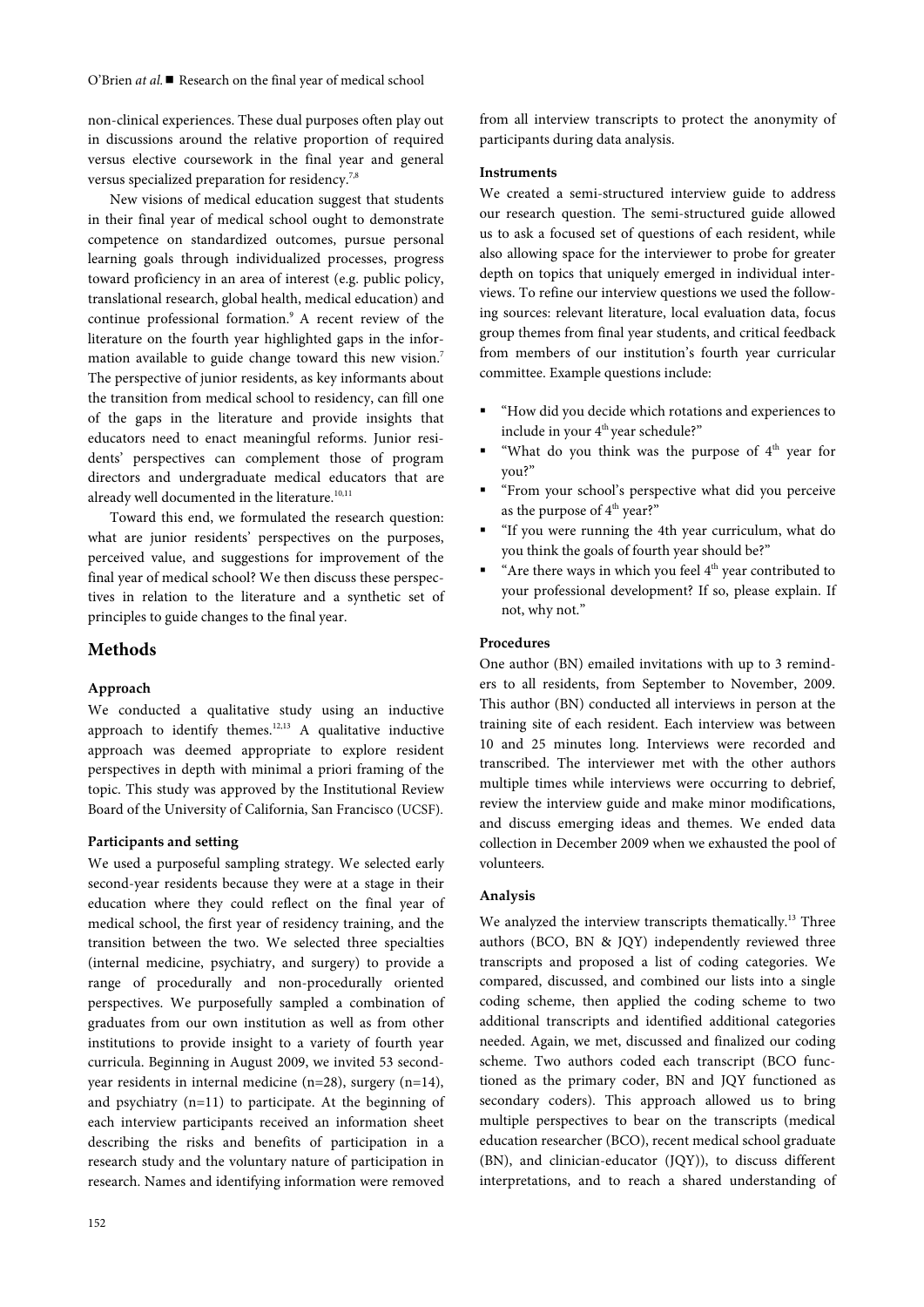meaning. We reviewed coded passages to identify and connect overarching themes.

# **Results**

Eighteen residents volunteered for interviews: nine from internal medicine, four from surgery, and five from psychiatry. These residents graduated from nine different medical schools; half from the University of California, San Francisco. Twelve participants were female. Most residents said they had decided what specialty they would pursue by the time they started their final year (72%). Many of the residents took some time off between undergraduate education and medical school (39%) and/or during medical school (33%). Half received formal mentoring during fourth year (Table 1).

We organized our results into three major sections aligned with our research question: purpose of the final year, perceived value of the final year, and suggestions for improvement.

Table 1. Characteristics of PGY 2 Residents interviewed, by graduation from UCSF, timing of specialty choice, time off, and mentoring (N=18)

| Variable                         | ΙM<br>$(n=9)$ | SU<br>$(n=4)$ | PSY<br>$(n=5)$ | Total<br>$(N=18)$ |
|----------------------------------|---------------|---------------|----------------|-------------------|
| Female                           | 6             | 3             | 3              | 12                |
| Graduated from UCSF              | 6             | 2             |                | 9                 |
| Deciding in 4 <sup>th</sup> Year |               | 2             | 2              | 5                 |
| Time off prior to medical school | 3             |               | 3              | 7                 |
| Time off during medical school   | 4             | O             |                | 6                 |
| Received formal mentoring        | 3             | 3             |                | 9                 |
|                                  |               |               |                |                   |

## **Purpose of the final year**

While many residents conveyed some uncertainty about the purpose of fourth year (n=8), the three most prominent themes were residency-related purposes, interest- or needbased purposes, and transitional purposes. Residencyrelated purposes included completing residency applications and interviews, acquiring application-strengthening experiences, and/or preparing for internship through consolidation of specialty-specific skills and intern-like roles. Purposes such as pursuing career interests (research, teaching, global health) and filling perceived gaps in experience characterized interest or need-based purposes. Transitional purposes consisted of respite before internship. Several residents highlighted the value of time in fourth year to "decompress," "take a break" between two very taxing years, "relax" and "enjoy life" (n=7). These purposes need not be mutually exclusive, as one resident explained:

*"It [fourth year] can still be kind of challenging and rewarding while at the same time providing a break from third year. I think all three of those things between choosing a specialty, continuing to work on things and also providing somewhat of a break*." [PSY3]

In many cases, the perceived purpose of the final year was colored by whether or not the resident had chosen a specialty (n=15). Four residents described the primary purpose of the final year as choosing a specialty, while three who knew their specialty choice at the start questioned whether fourth year had much purpose or added value to their education.

*"I think in the current system the fourth year is only necessary for people who don't know what they want to do with their life. Otherwise I think if you know you could potentially start to focus in towards the end of your third year with additional sub-I's and be done with medical school in three years… maybe if it was something that could somehow be optional … or make it more rigorous and make it actually something worthwhile, because people are paying tuition."* [IM4]

#### **Perceived value of the final year**

#### *Planning the final year*

Residents tended to describe the final year of medical school in three phases organized around residency selection. These phases influenced scheduling choices and were perceived as more or less valuable for different reasons. The first phase was preparation for residency applications and interviews. Most residents recalled planning their schedule strategically for residency applications and interviews; many "frontloaded" their schedule, meaning they tried to do their subinternships (sub-I's) early so they could obtain grades, letters of recommendation, and desired experiences (n=12). Some residents who had taken a year off between third and fourth year of medical school strategically chose to do a few rotations to "warm-up" before beginning their sub-I's (n=3). Five residents recalled using early fourth year experiences to confirm their future specialty.

*"During fourth year everyone thinks about when to do the sub-I for the field you want to apply to. I wanted to do a lot of the clinical stuff in the very beginning of my fourth year to buff up my application, kind of really making sure I want to go into the field that I want to go into."* [IM9]

Thus, much of the value in this phase came from contributions to specialty choice and strengthening one's residency application.

The second phase was the interview season, which residents described as requiring significant time, effort, and flexibility. A few scheduled research to accommodate their interview plans (n=2); others described frustration with electives that had strict attendance policies (n=2). This phase was not explicitly identified as valuable and seemed generally accepted as standard fare for the transition to residency.

The third phase occurred after application and interview season and was much less intense. Many residents remembered taking a more relaxed approach to the rest of their fourth year (n=10). Most chose electives that matched an area of interest or provided broad exposure to medicine, often in areas they expected not to have an opportunity to experience in depth or to do again.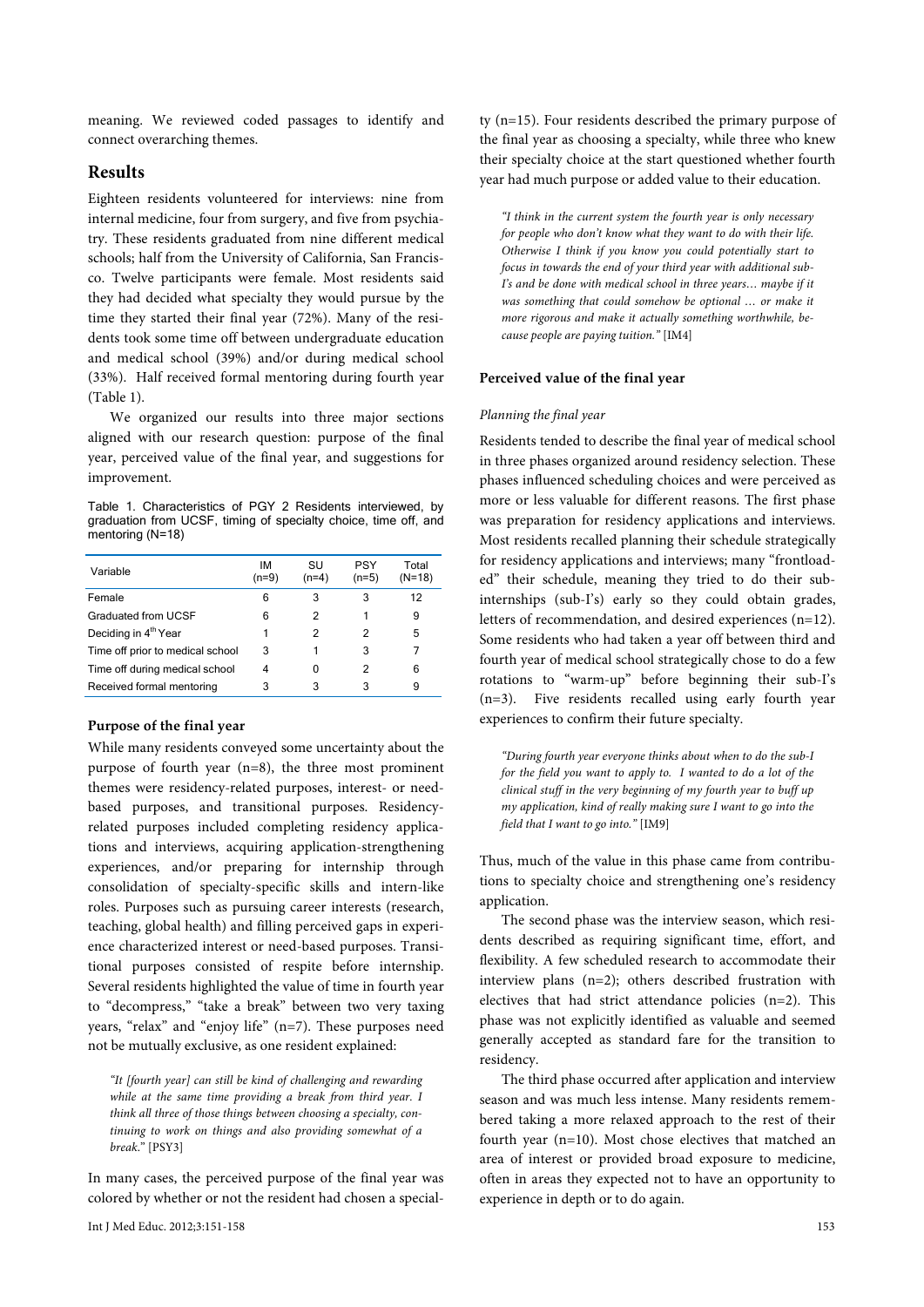#### O'Brien *at al.* ■ Research on the final year of medical school

*"My main objective of fourth year was completed by January and at that time it was based on interest, things I thought I would never get to experience again, that I thought would be fun and educational, and the last two months I just completely took off."* [SU3]

Several used the time for research or other scholarly projects (n=5) and to travel and experience other health care systems (n=3). In retrospect, most residents valued the time and flexibility for these pursuits.

*"I took time to do a project that was completely removed from anything clinical. That space, the freedom they give you in your fourth year … is very, very, very valuable*."[IM9]

## *Sub-Internships (Sub-I's)*

Residents described different sub-I requirements and advice depending on the medical school they attended and the specialty they selected. For example, some schools required a sub-I in internal medicine while others allowed students to choose any specialty for sub-I's.

Nearly all residents described the sub-I experience as valuable (n=17). The most frequently cited reasons were the level of responsibility and exposure to the role of an intern.

*"The internal medicine sub-I is one of the very few places… that you actually have the responsibilities of a sub-intern, carrying your own patients, reporting to the resident and not the intern, working the hours of an intern where nothing is really padded for you … I think that really gives you experience that you need for residency."* [PSY1]

*"I got to the point where I thought, towards the end of my sub-I, that, yeah, I could be an intern. It's not as scary any more. So I think it did give me a mental preparation, as well as the skill-set and knowledge base, to feel that I could become an intern."* [IM7]

Particularly valuable aspects included taking call, carrying a panel of patients, and writing orders. For career choice, the sub-I allowed students to make sure they liked the patient population, types of diseases, critical thinking, and therapies common to their chosen specialty. The sub-I provided important experiences to draw upon during residency interviews.

## *Clinical and non-clinical electives*

In general, residents felt most electives were less valuable for residency preparation than sub-I's.

*"I would say everything else [besides sub-I and ICU rotation] really turned out to be of interest at the time, but didn't really add any level of preparation for internship."* [IM4]

The electives identified as valuable had several common characteristics. They related to the specialty of choice and focused on broadly applicable knowledge or skills that seemed useful for physicians in any specialty (e.g. radiology, dermatology). Also, these electives had good mentors or teachers.

## *Personal / professional development*

Most residents described ways in which fourth year contributed to their career development. This included specialty decisions, residency selection, whether or not research was important for future work, and exploration of other areas of interest such as global health, public health or medical education (n=12).

*"It was a chance to give me a little bit of variety but at the same time explore things that I knew I wanted to do just to see where my career could go."* [PSY4]

Several residents saw a reflective component to the final year of medical school (n=6), both in a formal, structured way through courses as well as informally, because of the flexibility and numerous choices that needed to be made.

*"For me the flexibility forced me to do some self-evaluation about what would be more useful to me."* [PSY2]

The final year also permitted confidence-building and transitioning from student to physician. A few residents noted that in the fourth year they began to appreciate how much they had learned in third year, experience more confidence in their knowledge and skills, and feel 'ready' to begin internship (n=4).

*"For example a sub-I, where you have patient care responsibilities, are the opportunities where your true professional character grows, where you start to realize the bigger picture. "I'm now transitioning away from 'this is about me and my learning' to 'I'm actually delivering patient care to someone in a very vulnerable moment in their lives.'" It requires you to bring your "A-game" every day, which is a very big part of professionalism, and that only happens with true workplace learning and when you have that responsibility given to you."* [IM4]

Only two out of the eighteen residents questioned whether the final year contributed much to their overall personal and professional development.

## *Mentoring / Advice*

Half the residents recalled receiving formal mentoring or advising about residency and career planning from faculty in the final year. However, many reported that students at the end of their final year or junior residents provided the most valuable advice (n=8). Because these learners had recently experienced the process, they could help students choose sub-I's and electives and provide practical advice about applications and interviews. A few residents suggested adding formal opportunities for students to get advice from junior residents (n=4).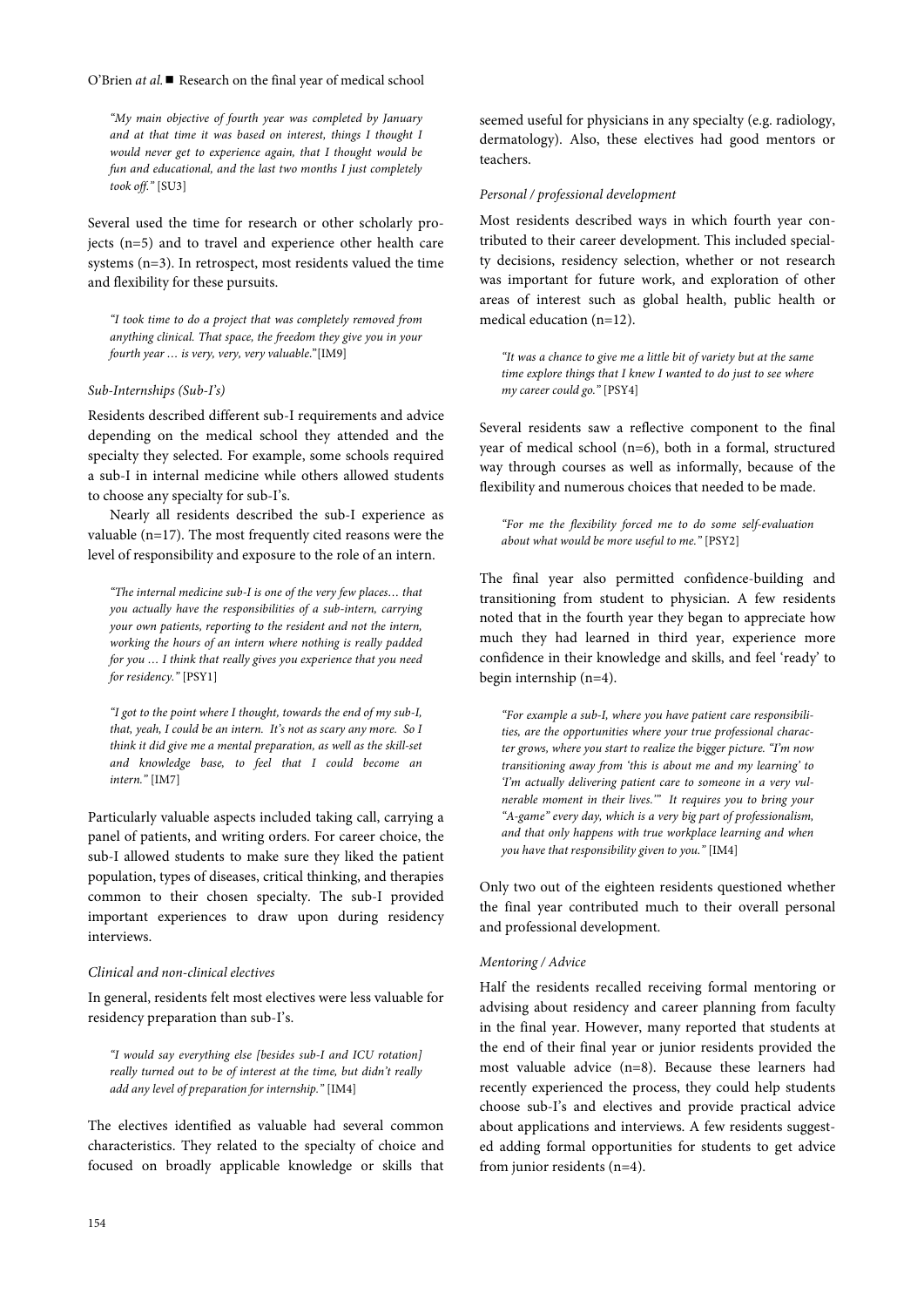*"If you could get residents to volunteer, they're probably the best people to walk you through the process – because it is a process*." [SU4]

A few residents felt they did not need a formal mentoring process during the final year of medical school, particularly if their own career goals were clear (n=4). They felt comfortable seeking advice as needed from residents and faculty. However, three residents who did not receive mentoring felt a formal mentoring program might have been beneficial. A few residents felt that more guidance through the interview and application process would have been helpful (n=3) and two residents, who recalled making their specialty or career decisions in fourth year, expressed some desire for better support during the decision process.

#### **Suggestions for improvement**

Residents had suggestions for improving the final year of medical school. They highlighted specific content and experiences for inclusion, based on utility, relevance and/or gaps experienced during internship, such as: evidence-based medicine, critical care, procedures labs relevant to chosen specialty, EKG, and transition to internship. In addition to curricular content, they suggested: 1) better preparation for internship; and 2) clearer and more specific educational and professional goals for the fourth year as a whole and for the individual student.

Most residents described the transition to internship as very challenging and filled with stress and anxiety (n=14). Although a few residents identified specific areas of knowledge or skill where they felt unprepared, most were less concerned about these areas because the gaps were filled within the first few months of internship.

*"To be honest, yes, more sub I's, more procedures will probably better prepare you for internship, but internship itself is a very steep learning curve and sometime along the way you'll probably learn the stuff that you need to learn, so I don't know if it's that much better if you learn it two or three months ahead of time versus on the job*."[IM3]

The greater challenges were the increased workload and the level of responsibility.

*"You're admitting twice as many patients. So the volume – I wasn't expecting that at the beginning and the complexity of the patients."* [IM3]

*"The most overwhelming thing is how to organize your time and your prioritization of what you do first in the day and later in the day and things like that."* [SU2]

*"The hardest thing is just being used to the title and the responsibility that came with it and doing simple things like writing orders."* [Psych 5]

For these challenges, the most common suggestion was to

Int J Med Educ. 2012;3:151-158 155

provide more practice in a role with progressive responsibility including: carrying a pager, responding to and prioritizing calls from nurses that required management decisions about patients, and managing workload.

Most residents supported the flexible structure of the final year and felt this should be preserved. However, some felt the level of rigor could be improved, particularly by helping students define clearer goals and then making appropriate curricular plans. Most saw problems with adding more required courses, given the variable interests, needs and specialty-focus of students in the final year.

*"I hate to say this because fourth year was such a fun year, but it may be beneficial to require a few more sub I's, require a little bit more dabbling in things that may not be what you plan on doing for a career because third year only provides a limited level of expertise … I can see that perspective now, that I'm so developed in medicine and not my other skills. That was my last chance, and I sort of regret the fact that I had the opportunity to just blow off a lot of it here where I could have learned a lot, and that may have been my own failing, but I have a feeling that a lot of people did that."* [IM4]

## **Discussion**

From the perspective of second-year residents, the final year of medical school in the United States serves both instrumental and holistic purposes by providing opportunities to: prepare and strengthen one's residency application; assume a higher level of responsibility in patient care; begin the transition from student to physician (intern); pursue experiences of interest and/or that add breadth of knowledge, skills and perspective; develop and/or clarify career plans; and enjoy a period of respite. Additionally, several residents supported defined competencies and milestones for the final year; enhanced mentoring or advising and other strategies to help students develop a curricular plan organized around individual learning goals; and opportunities for synthesis, reflection, and consolidation of knowledge and skills to facilitate the transition to internship.

Residents' descriptions of instrumental, or residencyrelated, purposes highlight the pivotal role that residency selection plays during the final year of medical school. For decades, educators have raised concerns about "preresidency syndrome."<sup>14</sup> Similarly, our findings suggest that residency is commonly perceived as the primary goal or "outcome" and that application, interviewing, and selection processes dominate much of the planning and choices that occur during the final year, including both the type and sequence of rotations. Unless the residency match process changes, its prominence in the final year will remain strong and educators will need to ensure that robust educational structures and supports are in place to promote the other important purposes.

Our synthesis of residents' perspectives and existing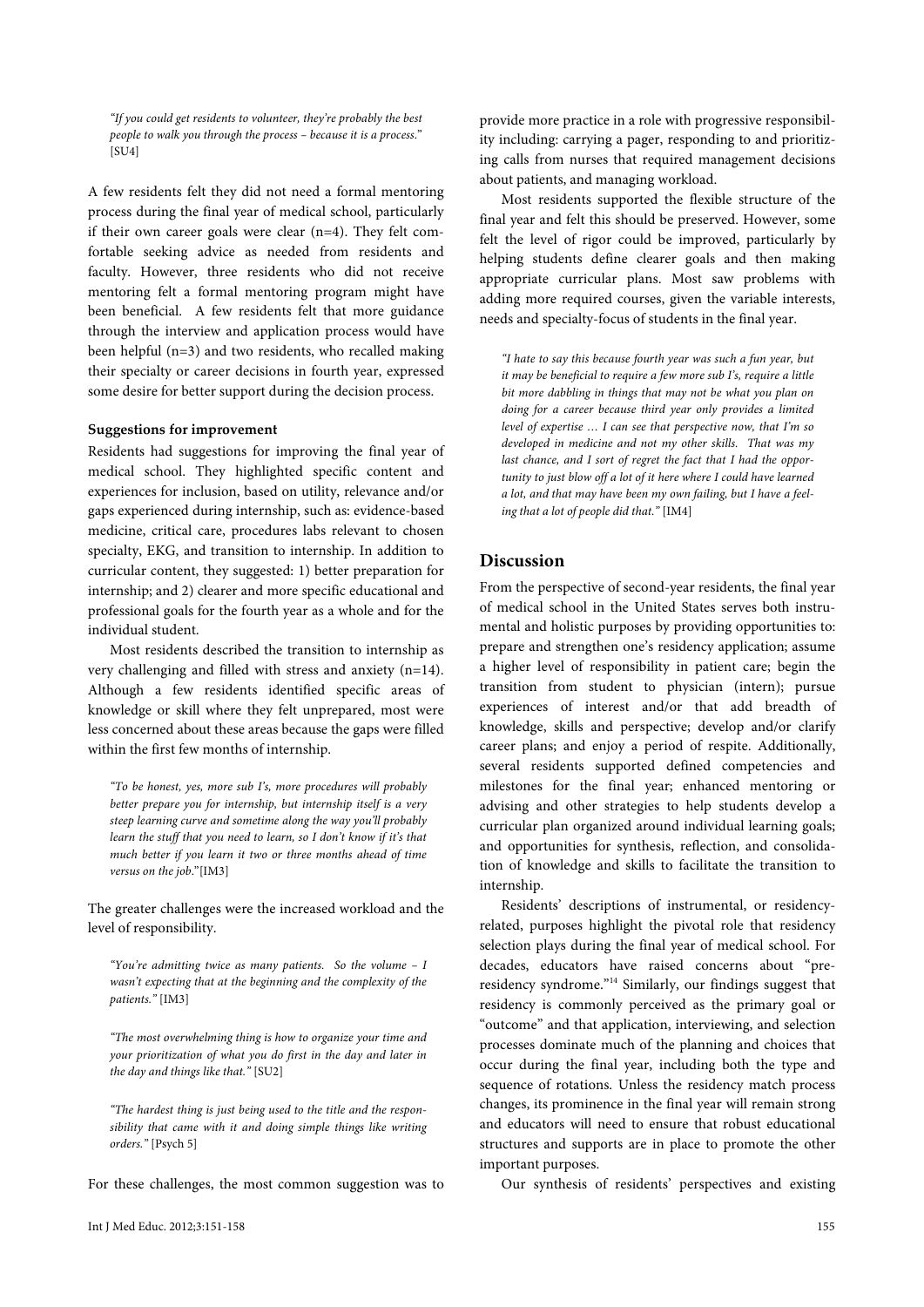literature highlight three key elements of a framework for standardization and individualization in the final year of medical school: specification of core competencies and milestones for students to achieve during the final year and by the end of medical school, individualization of learning plans and processes, and sufficient support and accountability for required and personal outcomes.

## **Specification of competencies and milestones**

Establishing and aligning competencies and milestones that map the critical outcomes to be achieved over the course of medical school and graduate medical education would provide clearer goals for students in their final year of medical school. Currently, as evident in our interviews, students must make a giant leap from medical school to internship, suddenly carrying a panel of patients several times larger than they carried as a sub-I, writing orders, and receiving and responding to a broad range of clinical questions and emergencies (e.g., pages). In a competencybased system with developmental milestones, the learning trajectory should be more evenly progressive and the transitions should be a manageable step in this progression. These competencies could be linked to the existing accreditation for graduate medical education (ACGME) competencies, but with more specifics for the final year of medical school and the transition to residency.<sup>15</sup> Defining critical competencies also provides an anchoring point for the final year such that unmet competencies become a primary focus to ensure graduation and readiness for internship and residency. After demonstrating competencies, students can focus on other personal and school-defined goals. For example, schools may specify goals such as completion of a scholarly project or acquisition of expertise in a defined area of interest. Several medical schools have already initiated this process. $1-3,16$ 

#### **Individualization of learning plans and processes**

Although some residents in our study had a clear sense of what they wanted to accomplish during their final year beyond selection of and match to their residency of choice, most did not and none described developing a formal learning plan for their final year. However, several suggested that some sort of plan and accountability could have helped focus their experiences. One model is the individual learning plan (ILP) used in pediatric residencies to facilitate reflection on career goals, self-assessment of areas of strength and weakness, generation of goals, development of plans or strategies to achieve the goals, and assessment of progress toward goals.<sup>17</sup> Tracking progress toward goals was associated with greater resident progress toward goals.<sup>18</sup> Although there is little description of ILPs in medical school, they are meant to be adaptable for learners at all levels.<sup>17</sup> Implementing ILPs in the third year and sustaining them into the fourth year may allow for guided individualized learning and more purpose-driven elective plans.

#### **Support and accountability structures**

The third component includes all the supporting resources, structures, and systems of accountability needed to facilitate students' achievement of required outcomes and personal goals. An effective system for guidance, mentoring and advising is a key supporting structure in this framework and one that coincides with ILPs. Most residents felt at least some level of guidance was needed in their final year of medical school, typically on practical issues such as designing a schedule for the year or applying and interviewing for residency and/or on professional development issues such as recommendations for exploring areas of interest and pursuing career goals. For practical issues, residents' suggested adding a reliable system of near-peer mentoring. Similar to near-peer teaching, $19$  guidance from interns and residents may be better aligned with the needs and priorities of fourth year students than guidance from faculty members, at least for information about recommended courses, experiences to prepare for internship, and residency application. For longer-term professional development, students typically need mentoring and advice from faculty members. Ideally, these relationships should begin early in medical school and be connected to a structured program.<sup>20</sup> The Colleges Program at UCLA is one example of a successful mentoring program and curriculum that supports students in practicalities like scheduling electives and preparing residency applications as well as in career and professional development.<sup>5,21</sup>

The success of both competency-based requirements and individualized learning plans also requires robust courses and experiences that can help students achieve required competencies and progress toward self-identified instrumental and developmental goals. Nearly all residents described sub-Is as a valuable experience to prepare them for internship, largely because they had a more significant role in patient management and greater responsibility for patient care. Efforts have been underway in the last decade to standardize the curriculum of medicine sub-Is to further improve quality and consistency.<sup>22-24</sup> The quality of the nonsub-I clinical electives could be enhanced by incorporating many of the features of sub-I's such as actively engaging students in patient care or giving them intern-like responsibility for patients.

In addition to sub-I's and clinical electives, residents suggested providing structured time during the final year for students to review key concepts and skills, participate in focused preparation for internship, and reflect upon and synthesize their medical school experience. Several of the specific content suggestions paralleled essential fourth year competencies identified by program directors (e.g. advanced clinical reasoning, near intern-level independence, self-reflection and improvement, and effective use of evidence-based medicine).<sup>10</sup>

A variety of structured courses that have demonstrated effectiveness in terms of student and resident satisfaction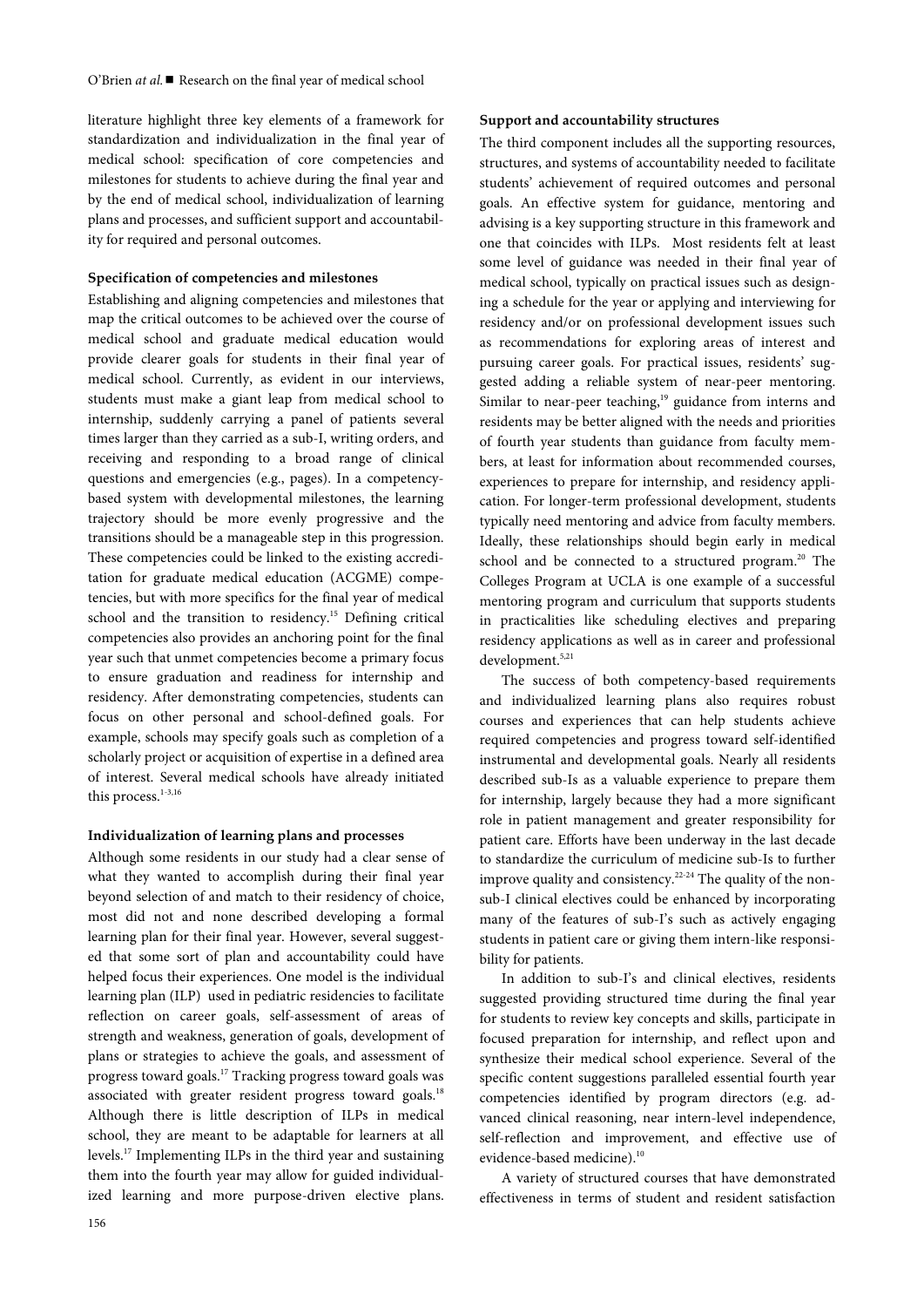and perceived preparation for internship are described in the literature.<sup>25-31</sup> By adding structure and accountability while preserving substantial elective time for customization, these interventions are consistent with the vision of a fourth year that provides both standardization and individualization.

Experiences beyond clinical medicine, in areas such as research, global health, policy, and medical education, were recognized by residents as an important part of their personal goals and professional development. Yet, these are often individualized experiences, undertaken opportunistically with relatively little formal structure or oversight, which can result in limited rigor and uncertain outcomes. The development of ILPs and robust mentoring / advising systems will likely help direct students toward higher quality experiences.

Finally, while residents embraced structures for support and accountability, they also frequently mentioned the importance of having time for a break between two very intense years of training. Few residents regretted taking vacation or personal time or even just a more "laid back" set of courses, noting that it provided a needed break between the stress of third year and the beginning of residency. Studies of medical student burnout further suggest that time to fulfil holistic purposes that have little to do with preparation for residency may be beneficial, particularly for students who are less resilient to burnout.<sup>32</sup>

Our study has limitations. While it adds the perspective of junior residents to those of other stakeholders, our sample only represents residents from nine medical schools, three specialties, and three top programs at a single institution who volunteered to be interviewed. One-third of the residents in our sample took a year off during medical school, which is consistent with the pattern for students at our institution but may not be representative of all medical schools. Further work is needed to determine whether the findings from our study resonate with the views of residents from a wider range of specialties, medical schools, and residency programs. Recall of specific details of the final year of medical school may be imperfect since more than a year had passed since graduation. However, we intentionally selected for the time lag to allow reflection on fourth year after completing internship.

Our study has implications for future research in medical education around the transition from student-intraining to physician-in-practice. Much remains unknown about the optimal balance between formal requirements (standardization of content and outcomes) and elective experiences (individualization of learning experiences) to maximize personal and professional development in the final year of training. International comparisons on this topic may offer important insights given the variability in the length of training and the types of career decisions confronting learners at this transition point.

# **Conclusion**

While debates about the purpose, value, and optimal design of the fourth, or final, year of medical school will likely continue in the current era of competency-based education, our study suggests that a developmentally robust final year is a critical part of medical education for many learners. Although the pressures associated with residency applications, interviews and match to residency programs cannot be ignored, other important purposes of the final year warrant attention. Standardization of competencies and outcomes needed to graduate and enter residency may provide a road map and baseline goals to guide students through their final year. Additionally, opportunities for students to define personal goals and achieve them through individualized learning and personal/professional development can help students focus on interests beyond baseline requirements. Finally, a strong and comprehensive support system is an important enabling factor for standardization and individualization. With these features, the final year of medical school can play a critical role in the education of many future physicians.

#### **Acknowledgements**

The authors wish to acknowledge Pat O'Sullivan, EdD for review and feedback on the manuscript, Victoria Ruddick for editorial assistance, and Madhavi Dandu, MD, Michael Harper, MD, Helen Loeser, MD and all the Members of the UCSF Advanced Studies Committee for input and support throughout the study.

#### **Conflict of Interest**

The authors declare that they have no conflict of interest.

#### **References**

1. Green ML, Aagaard EM, Caverzagie KJ, Chick DA, Holmboe E, Kane G, et al. Charting the road to competence: developmental milestones for internal medicine residency training. Journal of Graduate Medical Education. 2009;1:5-20.

2. Boateng BA, Bass LD, Blaszak RT, Farrar HC. The development of a competency-based assessment rubric to measure resident milestones. Journal of Graduate Medical Education. 2009;1:45-8.

3. Jones MD, Jr., Rosenberg AA, Gilhooly JT, Carraccio CL. Perspective: competencies, outcomes, and controversy-linking professional activities to competencies to improve resident education and practice. Academic Medicine. 2011;86:161-5.

4. Hodges BD. A tea-steeping or i-Doc model for medical education? Academic Medicine. 2010;85:S34-44.

5. Coates WC, Crooks K, Slavin SJ, Guiton G, Wilkerson L. Medical school curricular reform: fourth-year colleges improve access to career mentoring and overall satisfaction. Academic Medicine. 2008;83:754-60.

6. Adashi EY, Gruppuso PA. Commentary: the unsustainable cost of undergraduate medical education: an overlooked element of U.S. health care reform. Academic Medicine. 2010;85:763-5.

7. Walling A, Merando A. The fourth year of medical education: a literature review. Academic Medicine. 2010;85:1698-704.

8. Kanter SL. How to win an argument about the senior year of medical school. Academic Medicine. 2009;84:815-6.

9. Cooke M, Irby DM, O'Brien BC. Educating physicians: a call for reform of medical school and residency. San Francisco, CA: Jossey-Bass; 2010.